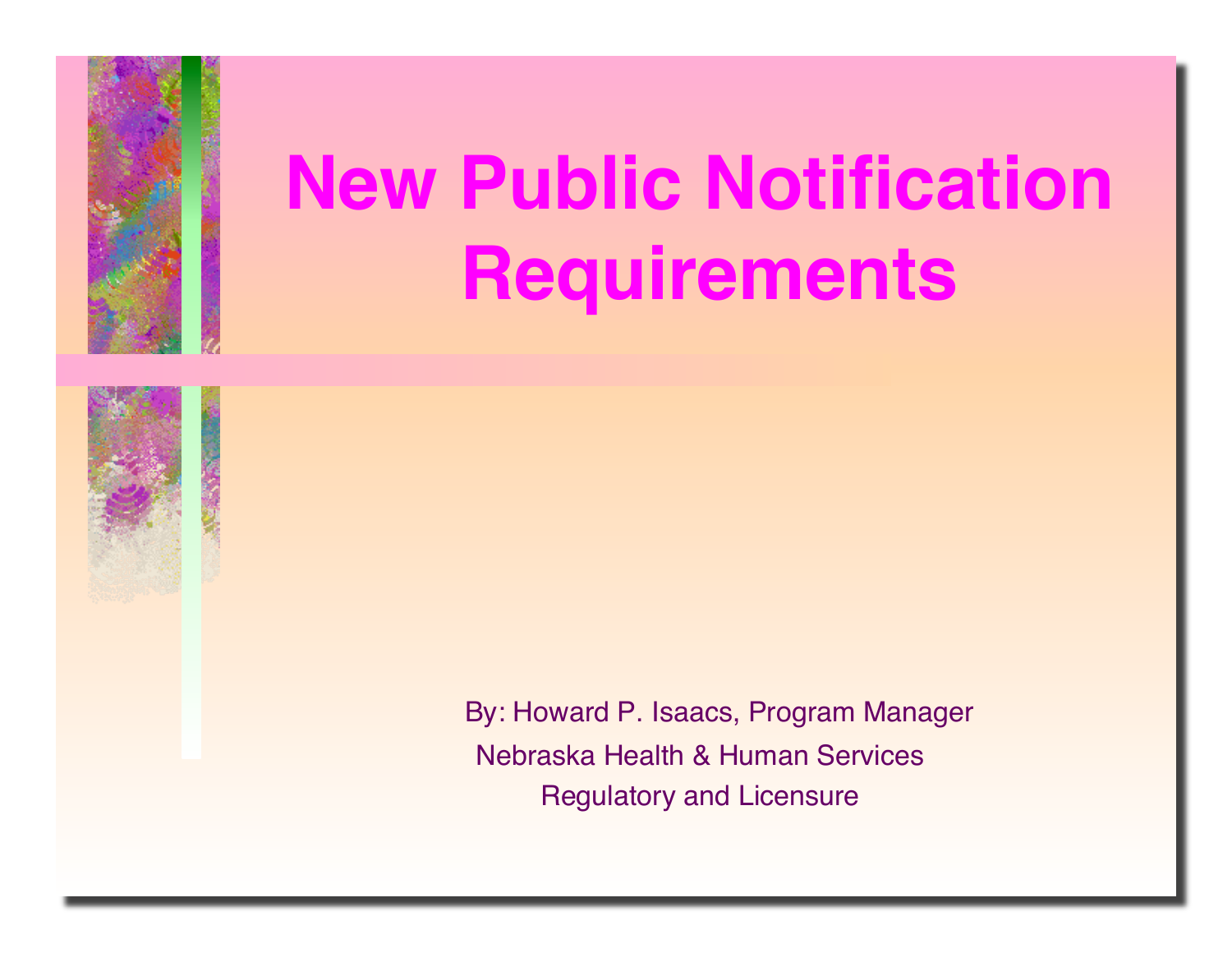# **Public Notification How long has it been around?**

• The Public Notification provisions were a part of the original SDWA in 1974 and were subsequently modified in the 1986 SDWA amendments. The Public Notification regulations currently in place were promulgated in 1987 and became final in 1989. The existing rule remains in place until the new rule goes into effect.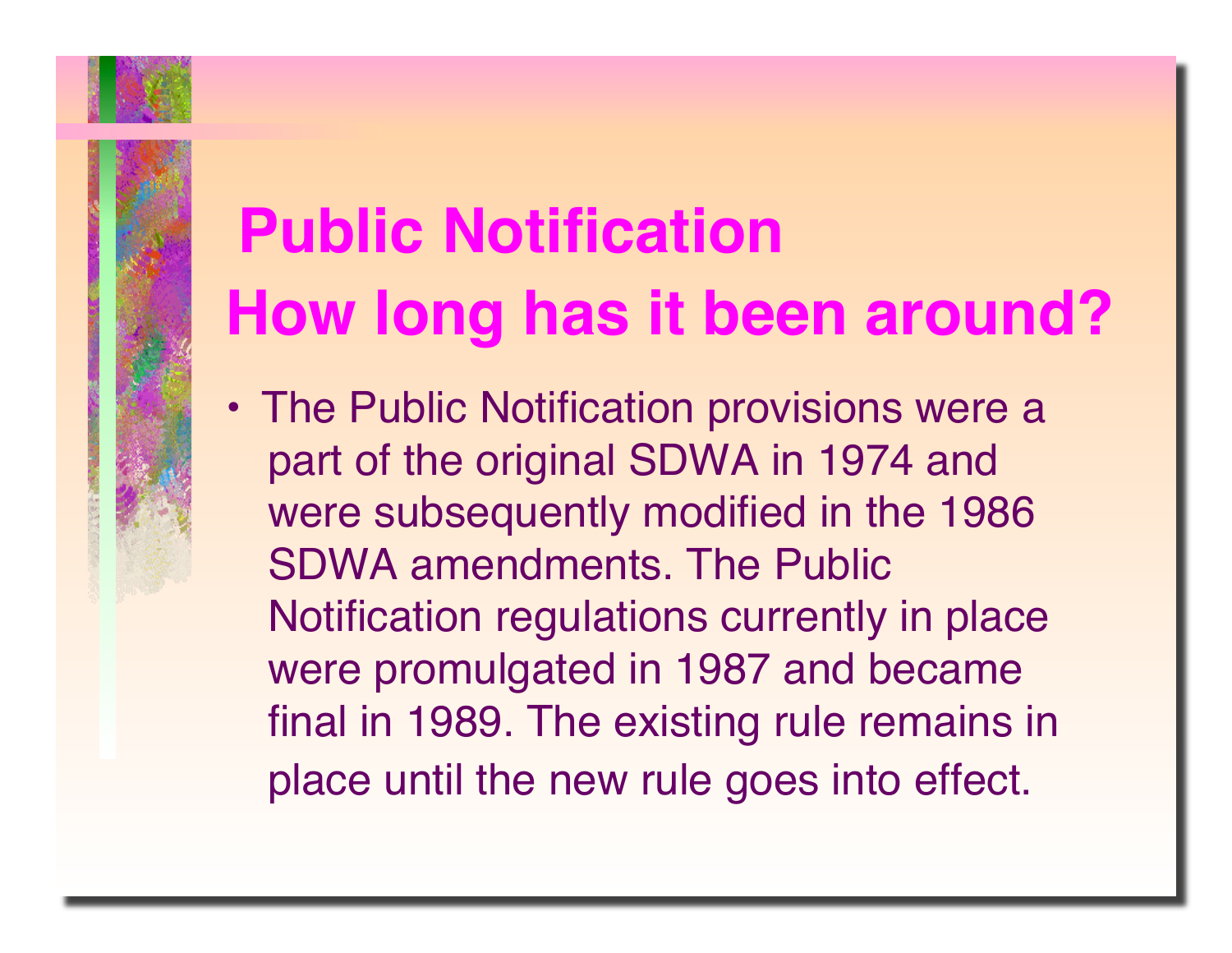### **Effective Dates**

- The rule is effective June 5, 2000.
- However, the new regulations under Part 141, Subpart Q do not apply to PWSs in States with primacy for the PWS supervision program until May 6, 2002 or until the State-adopted rule becomes effective, whichever comes first.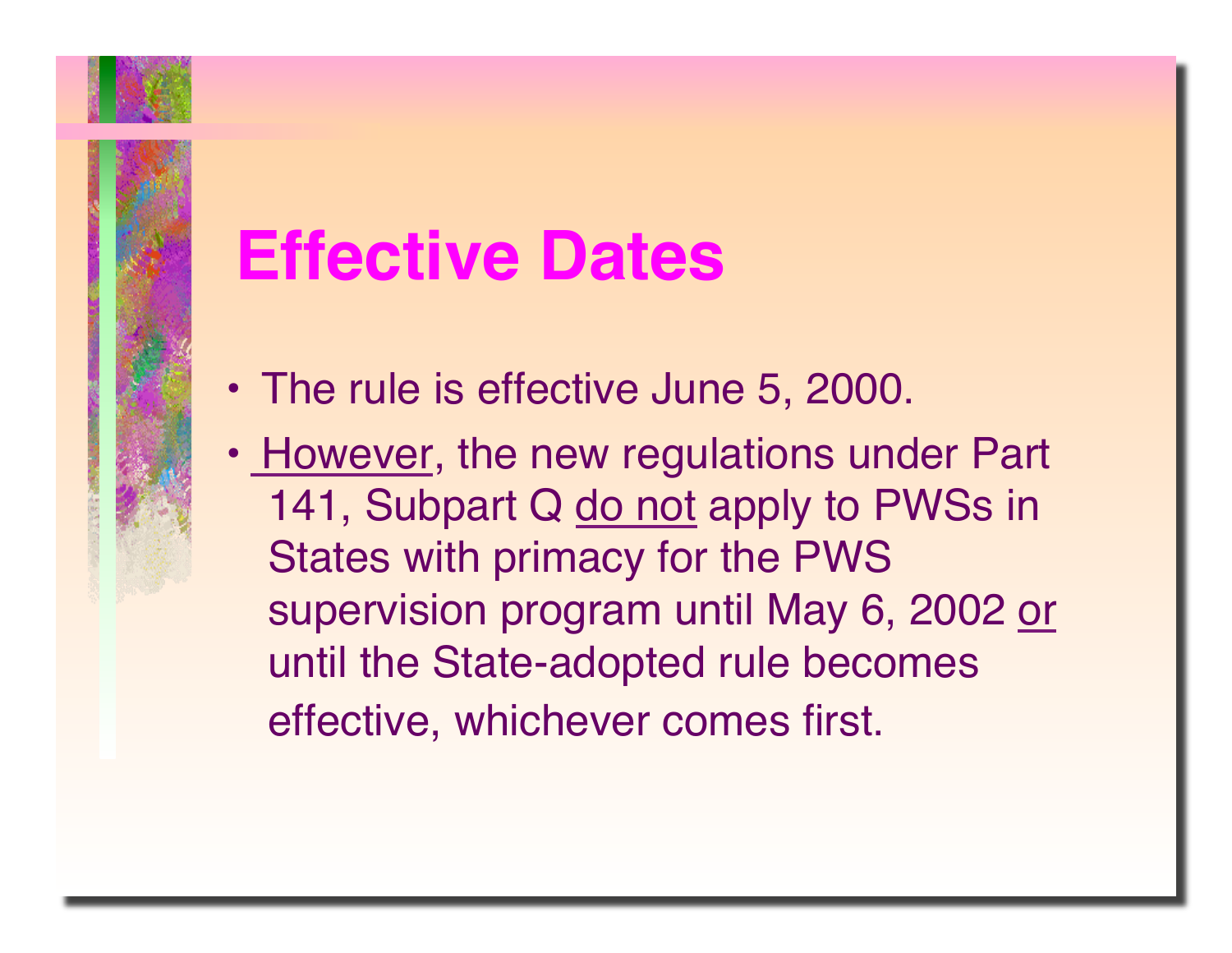# **Significant Changes**

- List of Violations and Situations Requiring a Tier 1 (24-hour) Public Notice.
- Standard Health Effects Language Required in Notices for MCL/TT Violations.
- Tier 2 (30-Day) Notice Deadline and Flexibility to Extend in Appropriate Circumstances.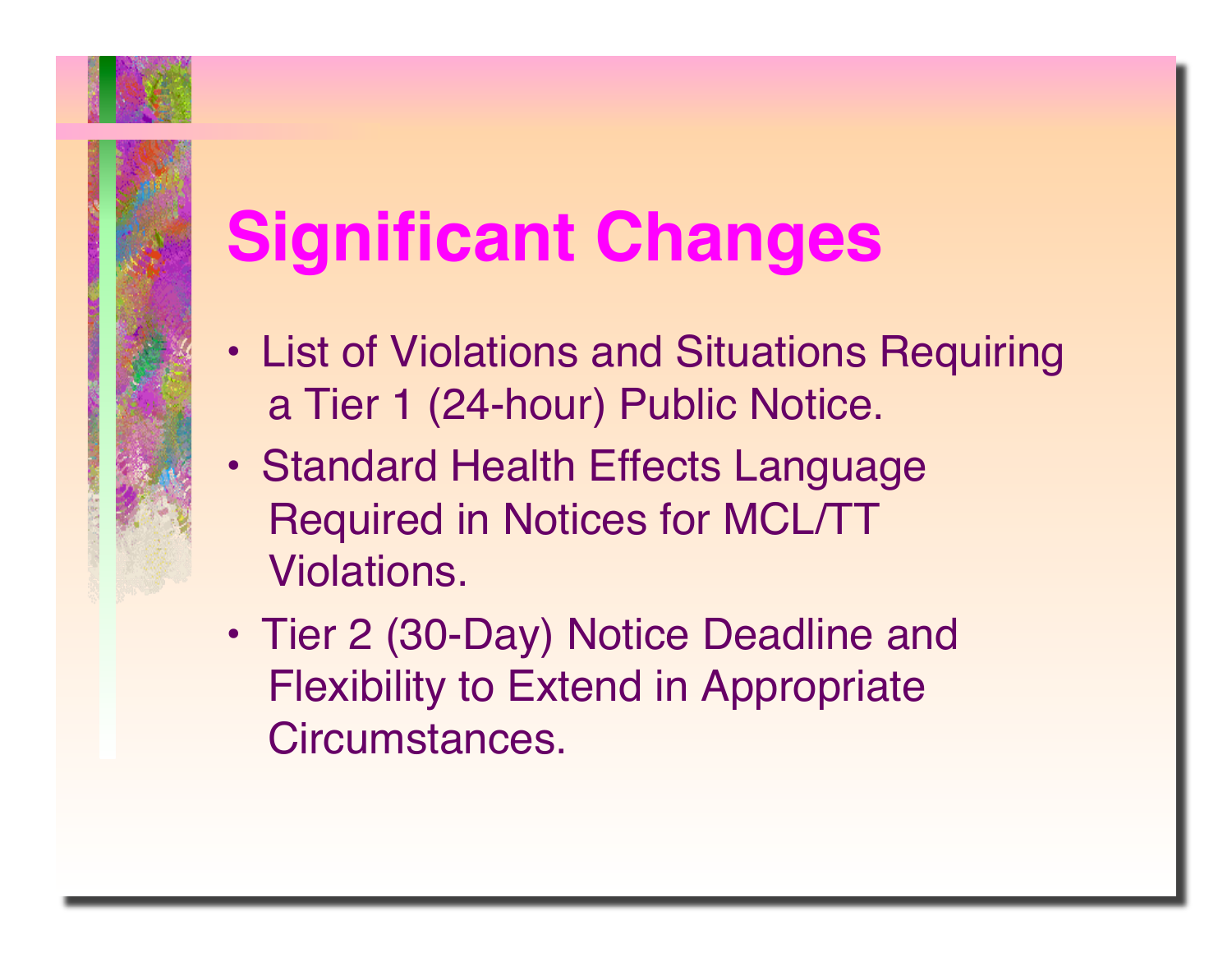# **Significant Changes**

- Form and Manner of the Delivery of the Public Notices.
- Consolidating Public Notice Regulations Into New Subpart (40 CFR Part 141, Subpart Q).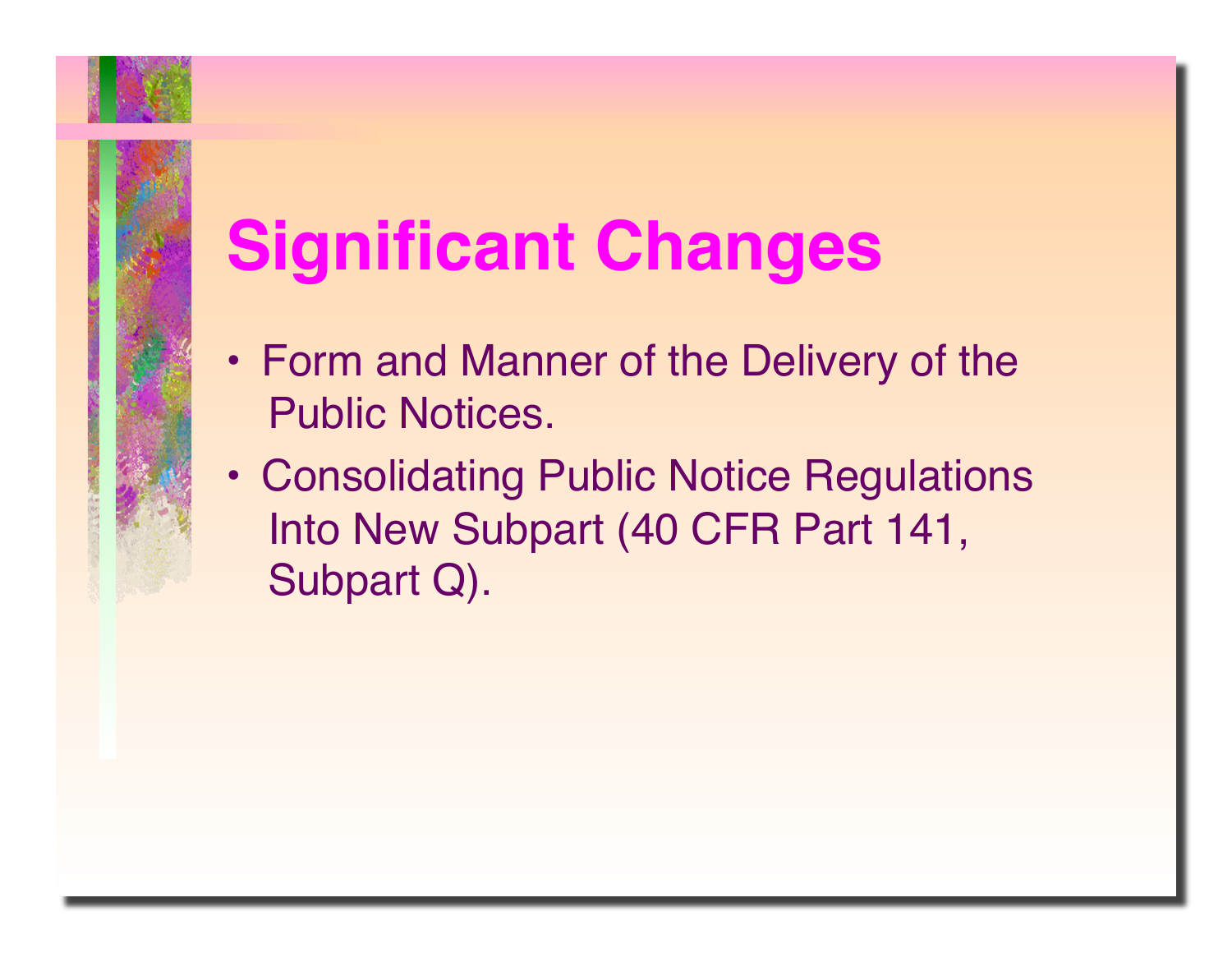### **Who Must Give Public Notice?**

- The final rule requires owners and operators of PWS's to give notice to persons they serve for:
	- –All violations of the NPDWR's;
	- –When they are operating under a variance or exemption; and
	- –For waterborne emergencies and other specified situations posing a potential risk to public health.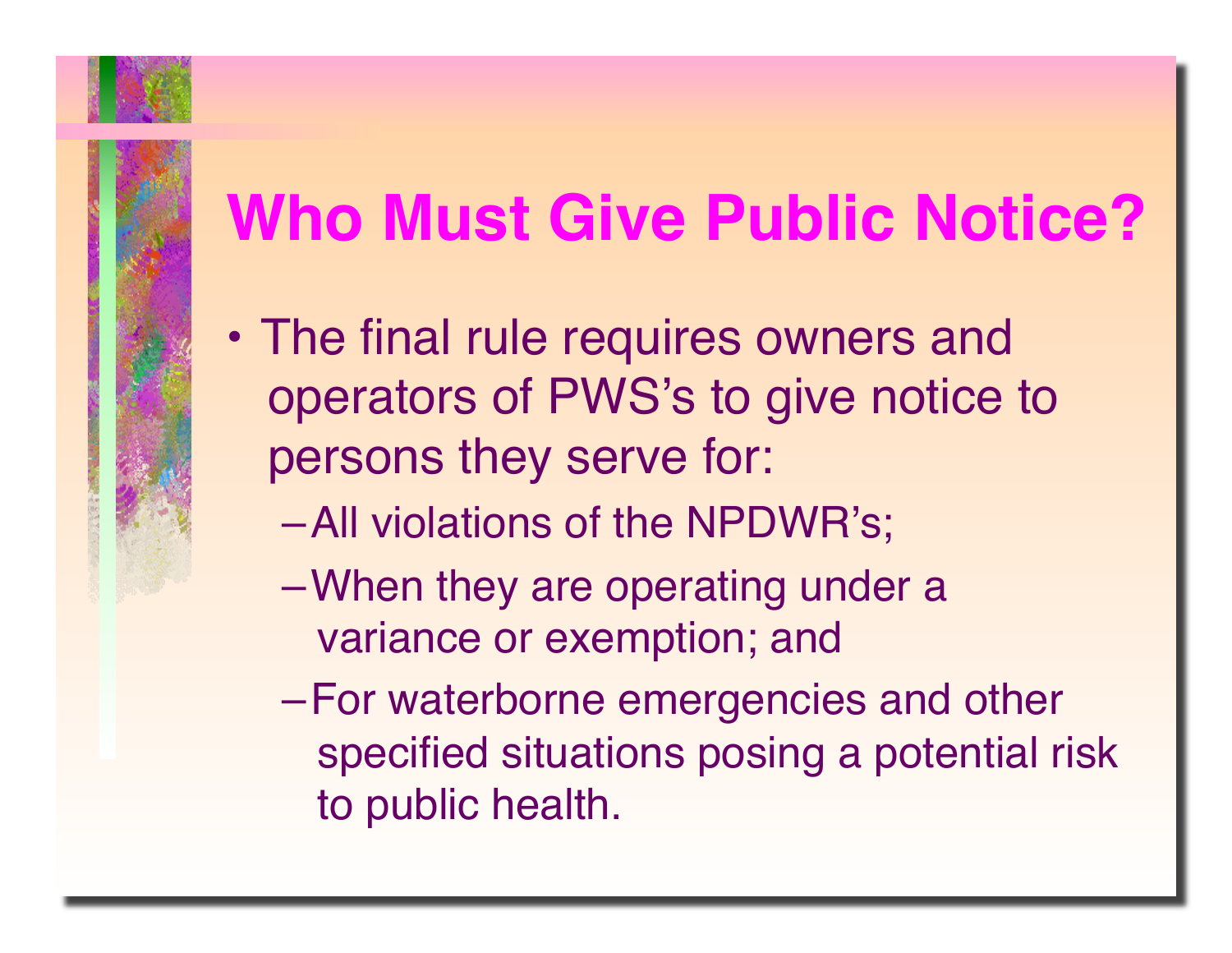# **Who Must Be Notified?**

- The final rule requires that each PWS provide public notice to persons served by the water system.
- EPA believes consumers have a right to know in a timely manner whenever violations occur that may affect them, to allow them to make their own choices about using drinking water, based on their own perceived risk.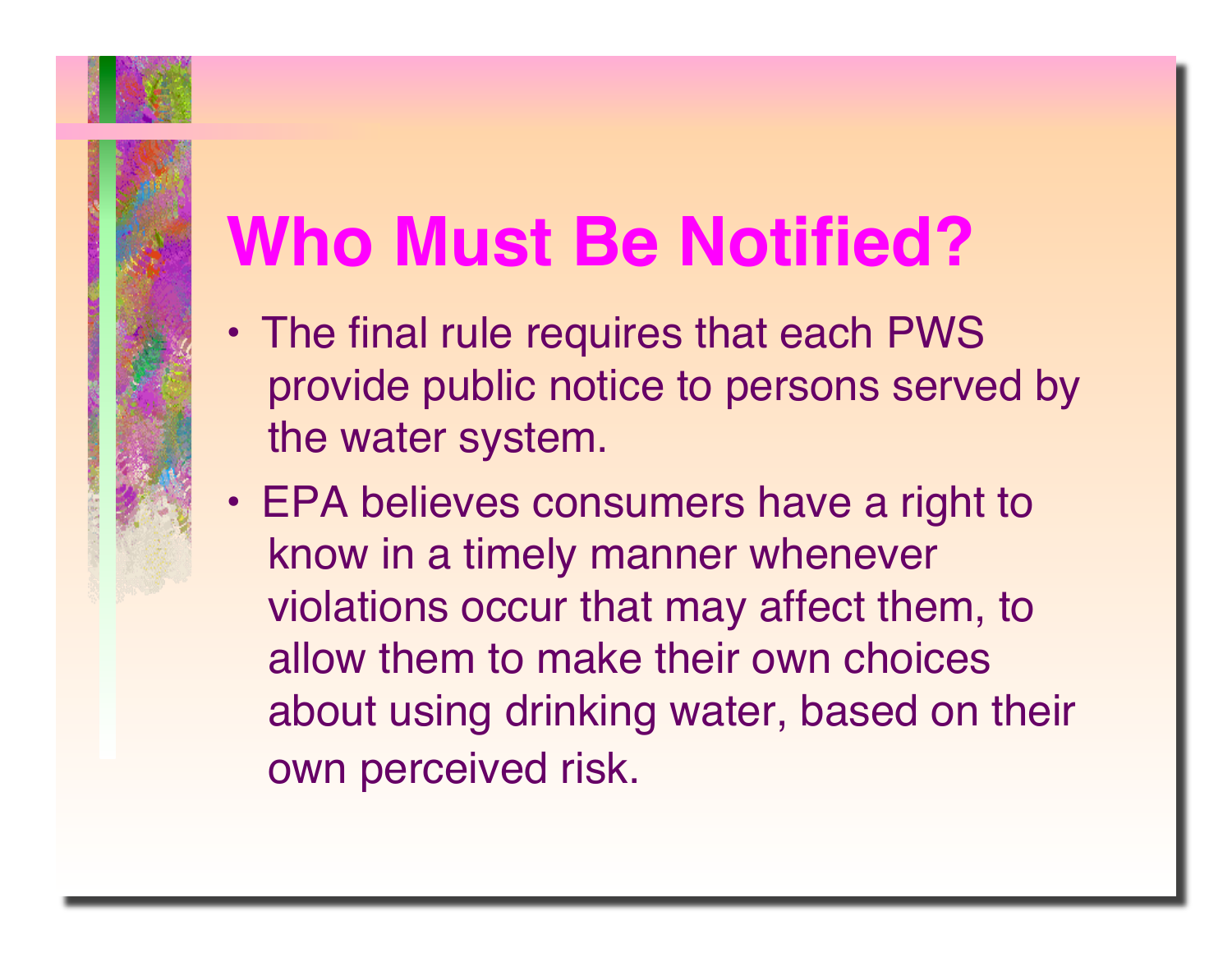# **What type of PN is required for each situation?**

- Tier 1 PN For violations and situations with significant potential to have serious adverse effects on human health as a result of short term exposure.
- Tier 2 PN For other violations and situations with potential to have serious adverse effects on human health.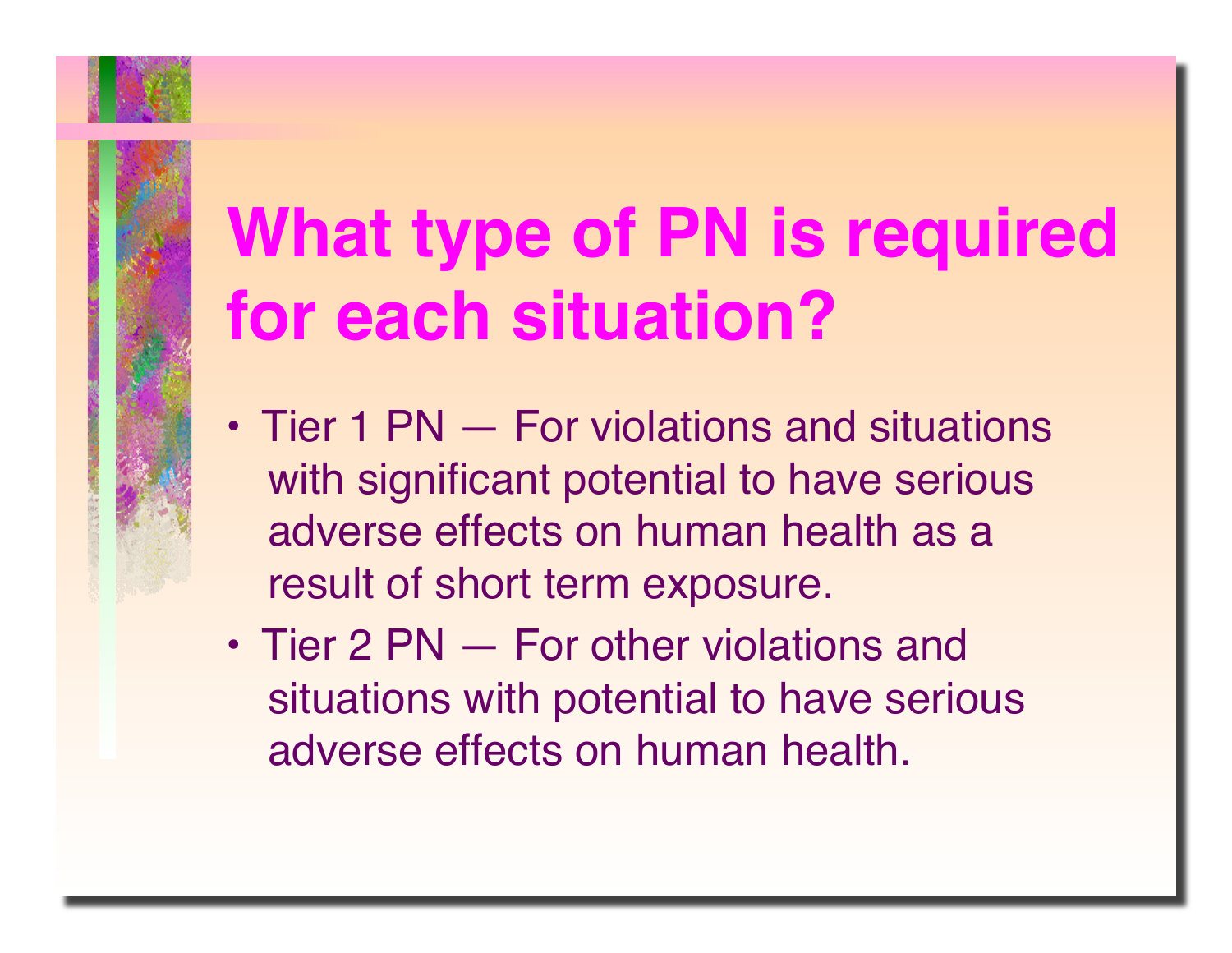

# **What type of public notice is required for each situation?**

• Tier 3 PN — For all other violations and situations requiring a public notice not included in Tier 1 and Tier 2.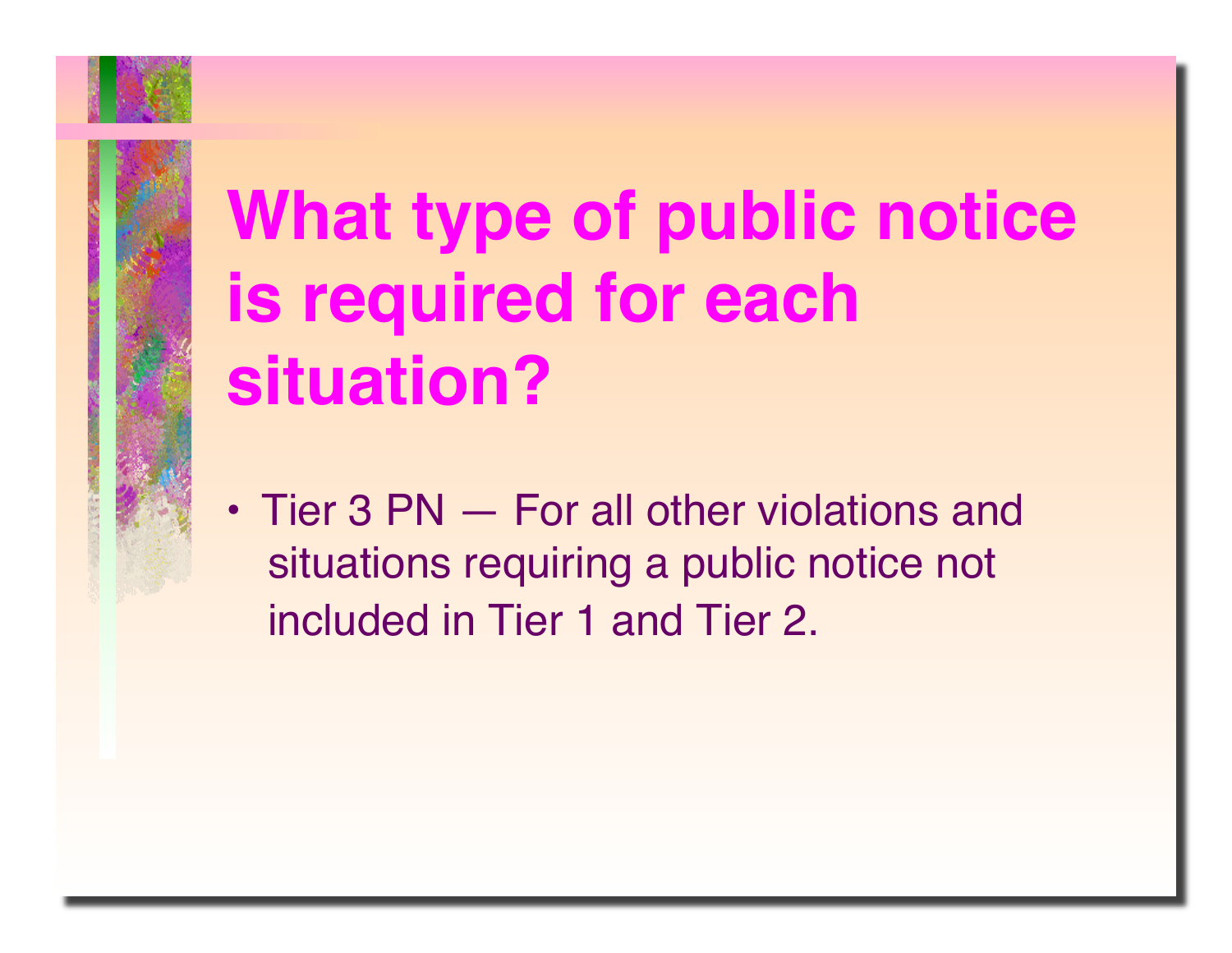- 1 Violation of the MCL for total coliform with fecal coliform or E. coli present in the distribution system, or failure to test for fecal coliform or E. coli when any repeat sample tests positive for coliform.
- 2 Violation of the MCL for nitrate, nitrite, or total nitrate/nitrite; or when a confirmation sample is not taken within 24 hrs. of system notification.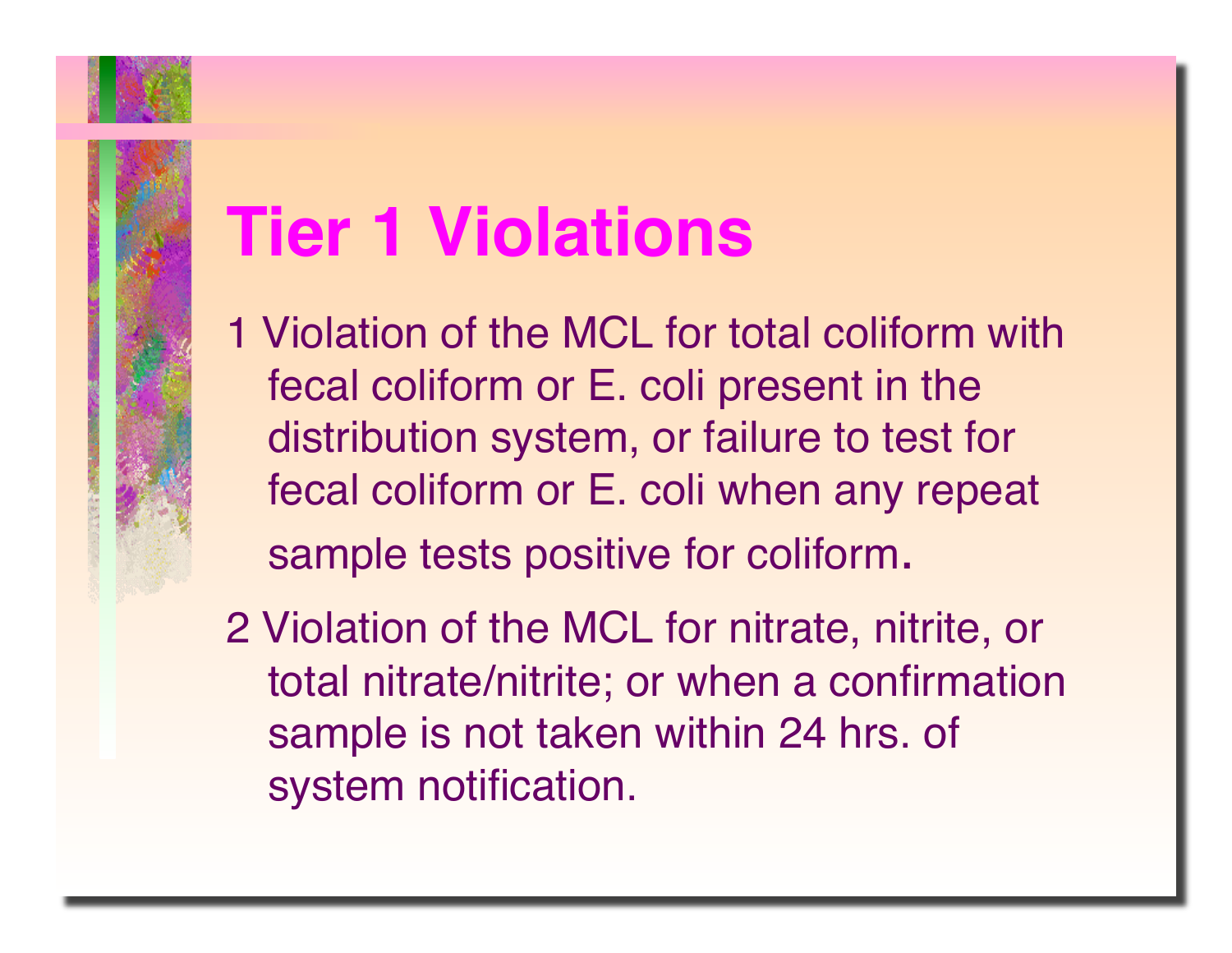3 Exceedance of the nitrate MCL (10 mg/l) by NC systems, where permitted to exceed the MCL (up to 20 mg/l) by the primacy agency.

4 Violation of the MRDL for Chlorine Dioxide.

5 Violation of the turbidity MCL of 5 NTU, where the primacy agency determines after consultation that a Tier 1 notice is required or where consultation does not occur within 24 hrs. after the system learns of the violation.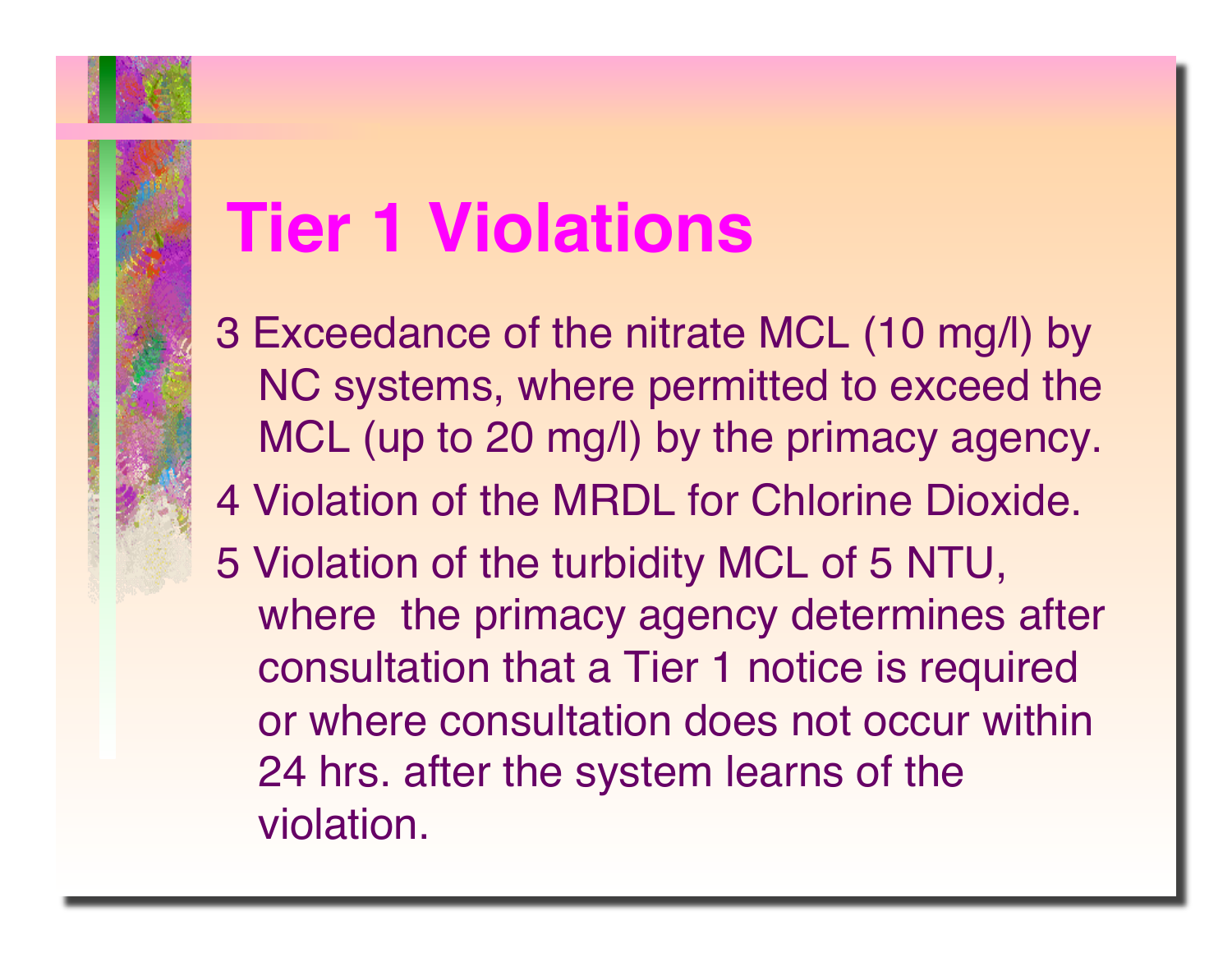

6 Violation of a treatment technique requirement resulting from a single exceedance of the maximum allowable turbidity limit, again after consultation or where consultation did not occur.

7 Occurrence of waterborne disease outbreak or other waterborne emergency.

8 Other violations or situations with significant potential to have serious adverse health effects on human health as a result of short term exposure.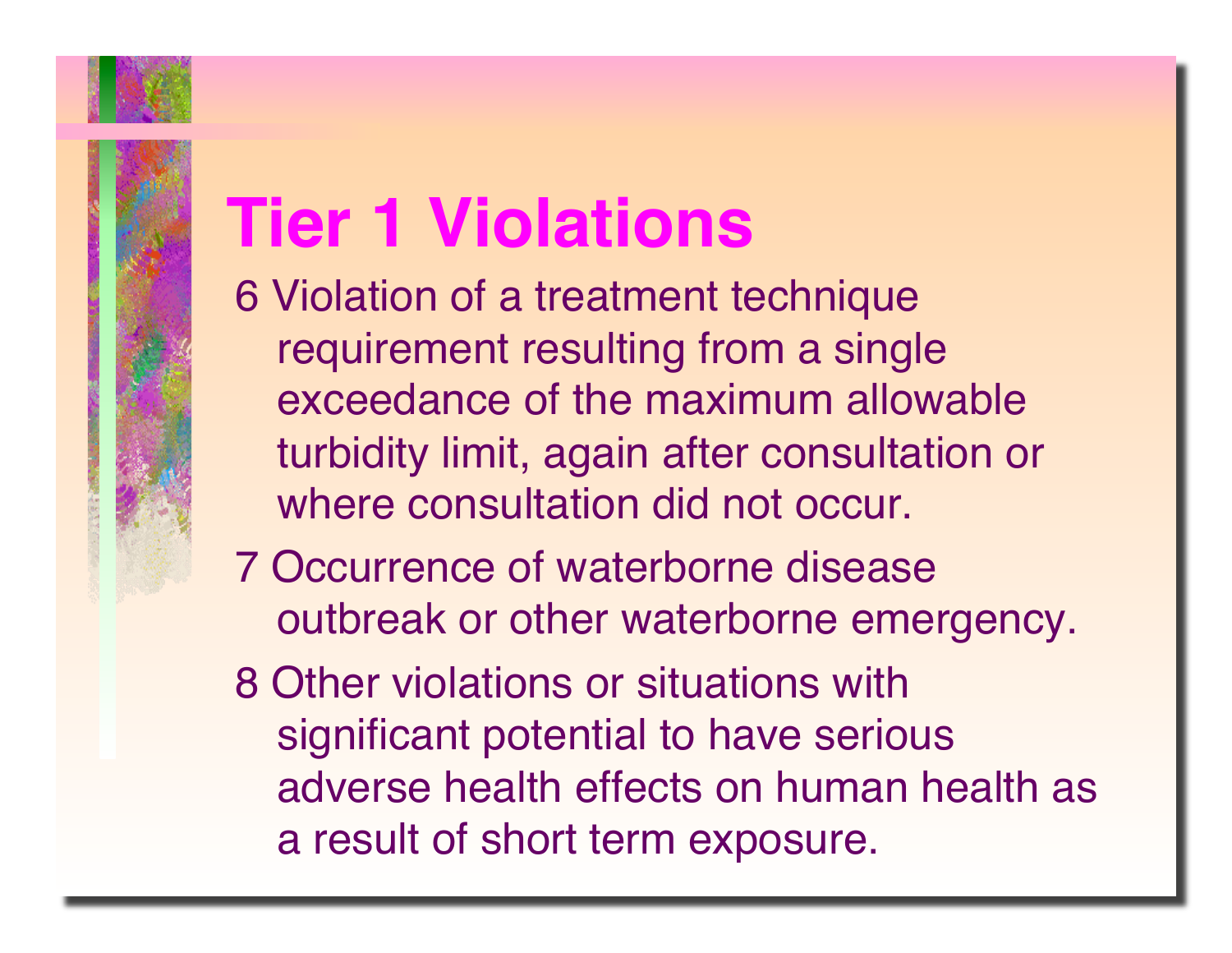• If the system has any of these violations or situations, in addition to issuing public notice, **the PWS must initiate consultation with the primacy agency as soon as practical but within 24 hours** after learning of the violation or situation.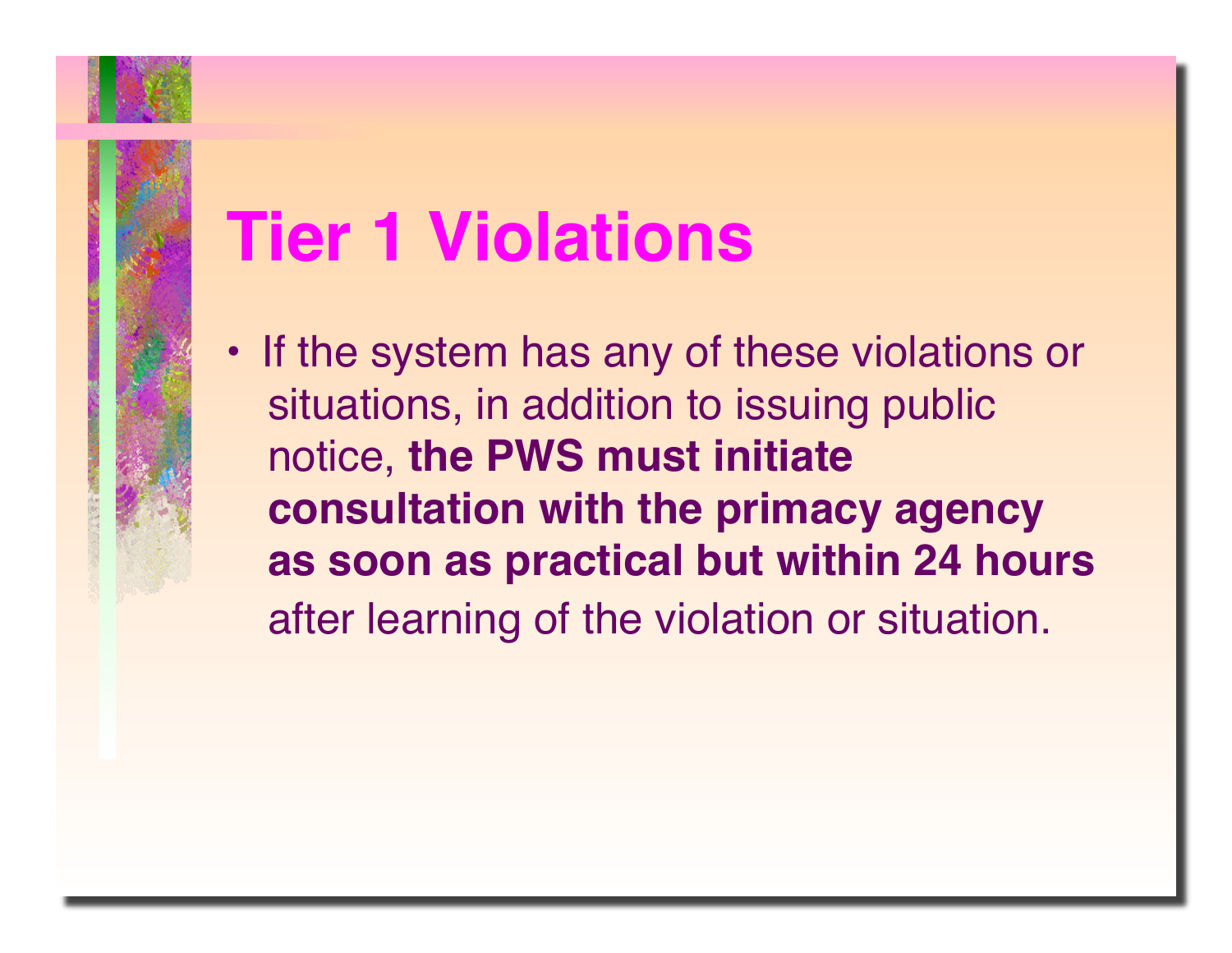# **Tier 1 PN Requirements**

- Deadline for notice 24 hours Includes **Consultation**
- Delivery Methods PWS is required to use, at a minimum, one or more of these methods.
	- Radio or television broadcasts;
	- Posting;
	- Hand Delivery; or
	- Another method approved by primacy agency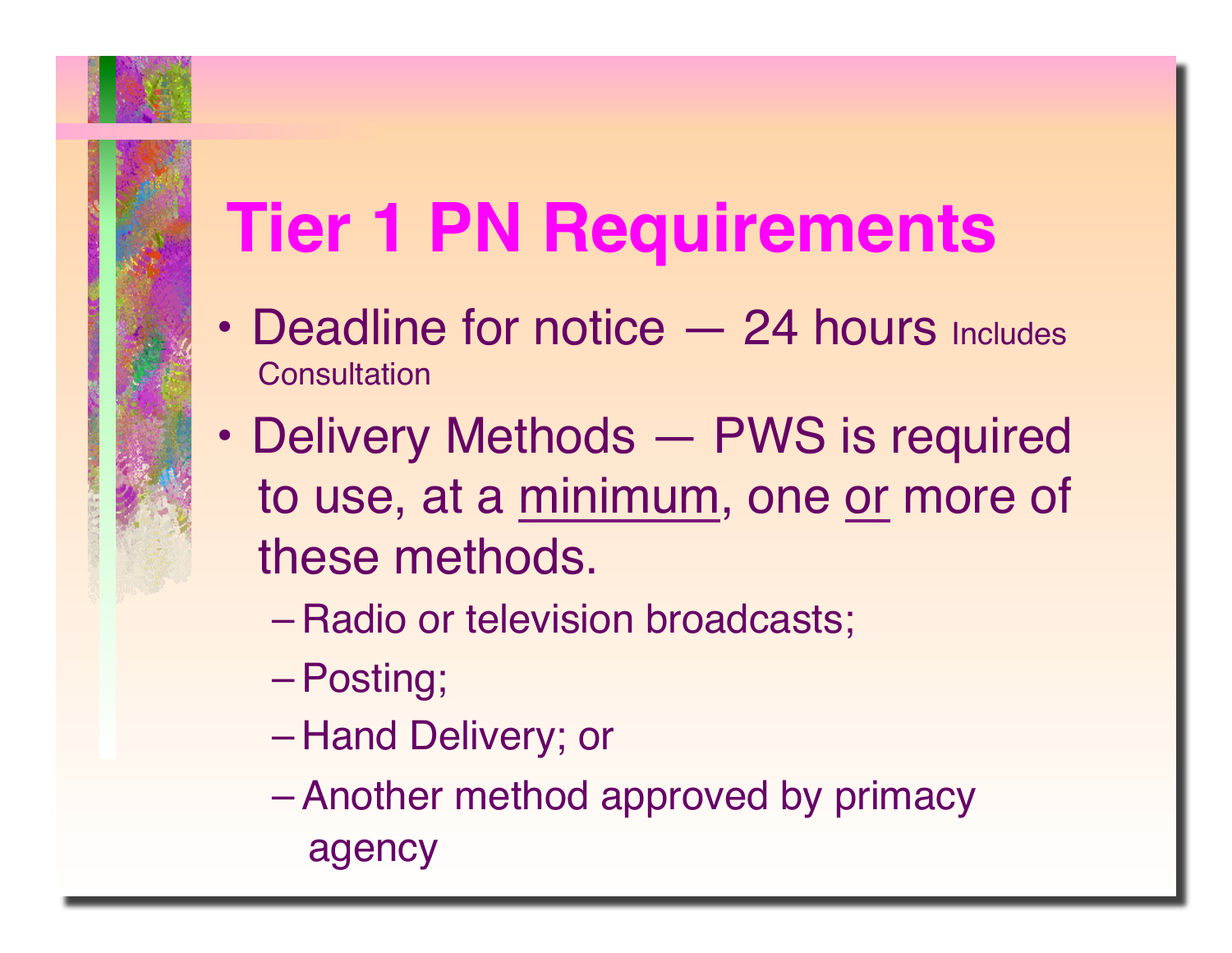

- 1 All violations of MCL, MRDL, and treatment technique requirements except where Tier 1 notice is required.
- 2 Violations of the monitoring requirements.
- 3 Failure to comply with the terms and conditions of any variance or exemption in place.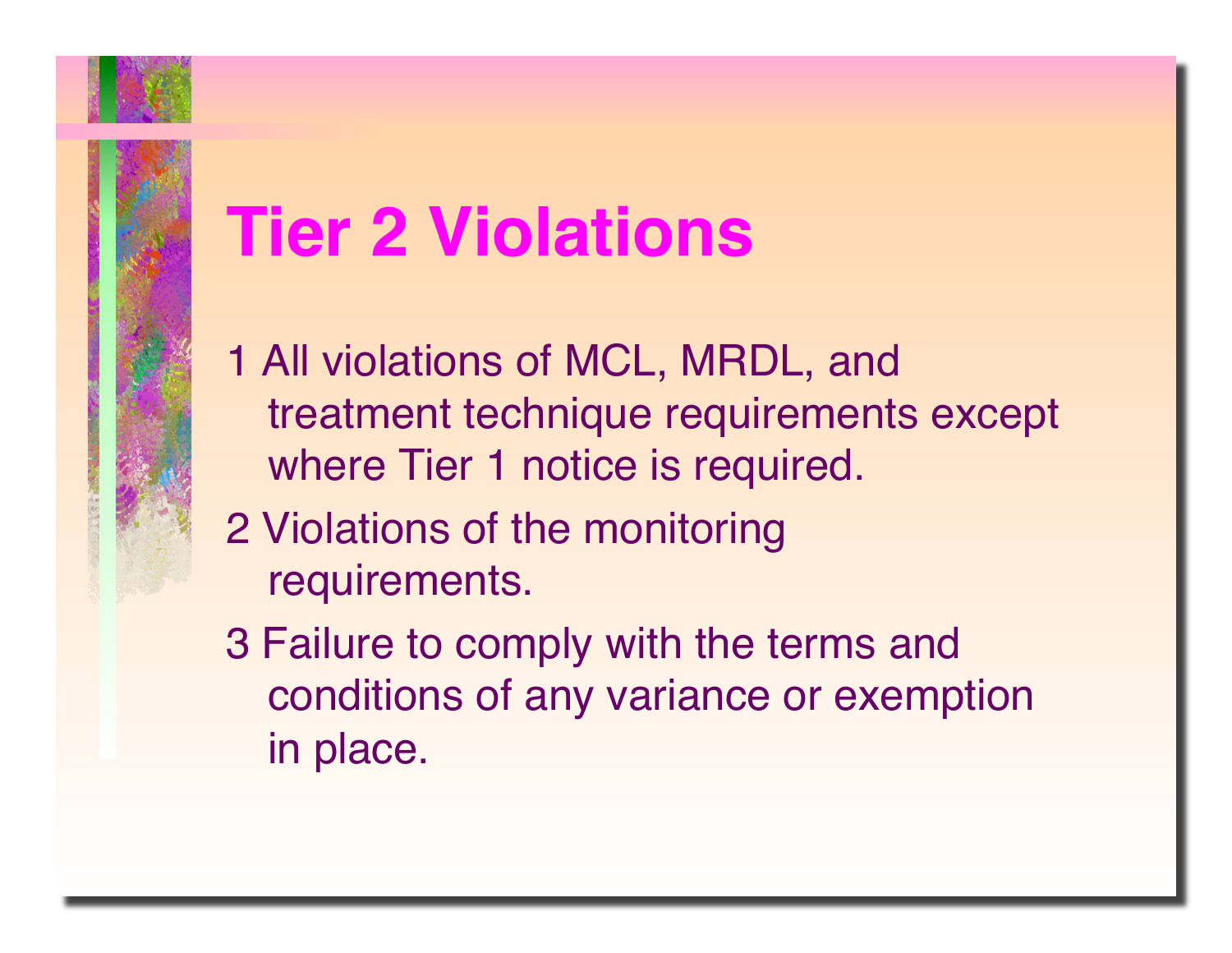### **Tier 2 PN Requirements**

- Deadline for notice 30 days
- Delivery Methods Unless directed by the State in writing, a PWS must provide notice by the following methods.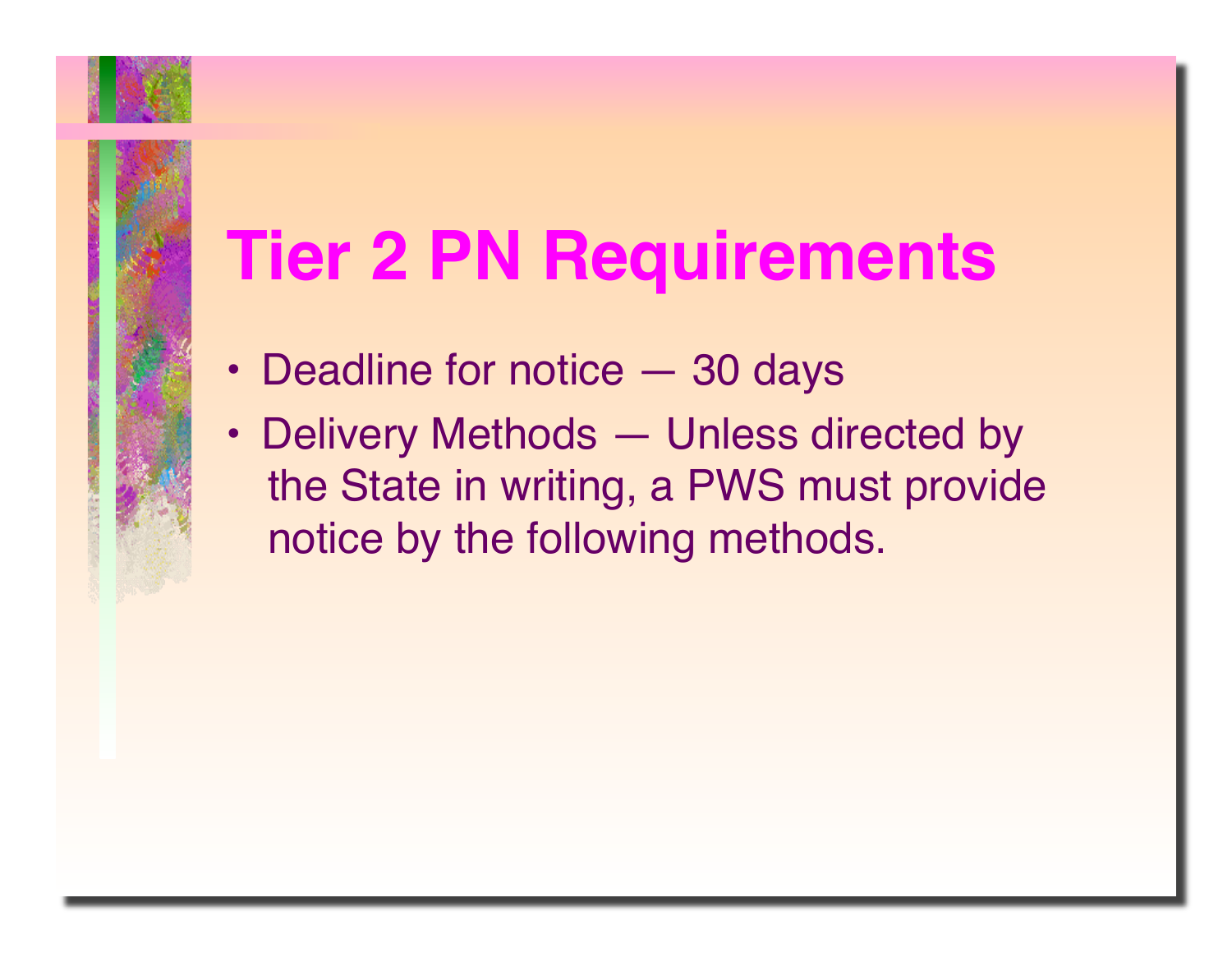# **Tier 2 PN Requirements**

### –CWS

- Mail or other direct delivery (i.e., hand delivery), **and**
- Any other method reasonably calculated to reach other persons regularly served.

### –NCWS

- Posting, or mail, or direct delivery, **and**
- Any other method reasonably calculated to reach other people regularly served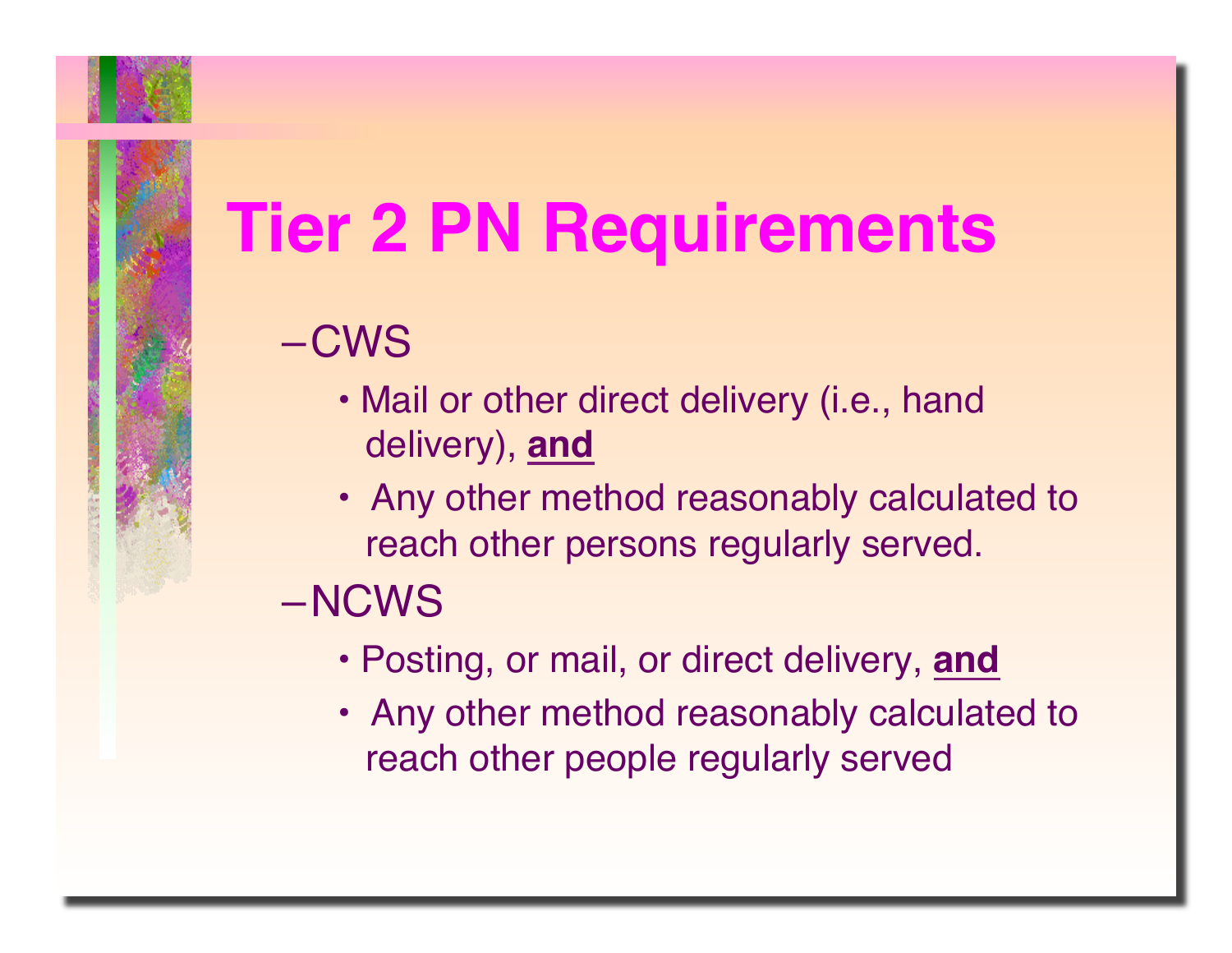- 1 Monitoring violations, except where a Tier 1 notice is required or the primacy agency determines the violation requires a Tier 2 notice.
- 2 Failure to comply with an established testing procedure, except as mentioned in #1.
- 3 Operation under variance granted under #1415 or exemption granted under #1416 of the SDWA.
- 4 Availability of unregulated contaminant monitoring results
- 5 Exceedance of the secondary MCL for fluoride.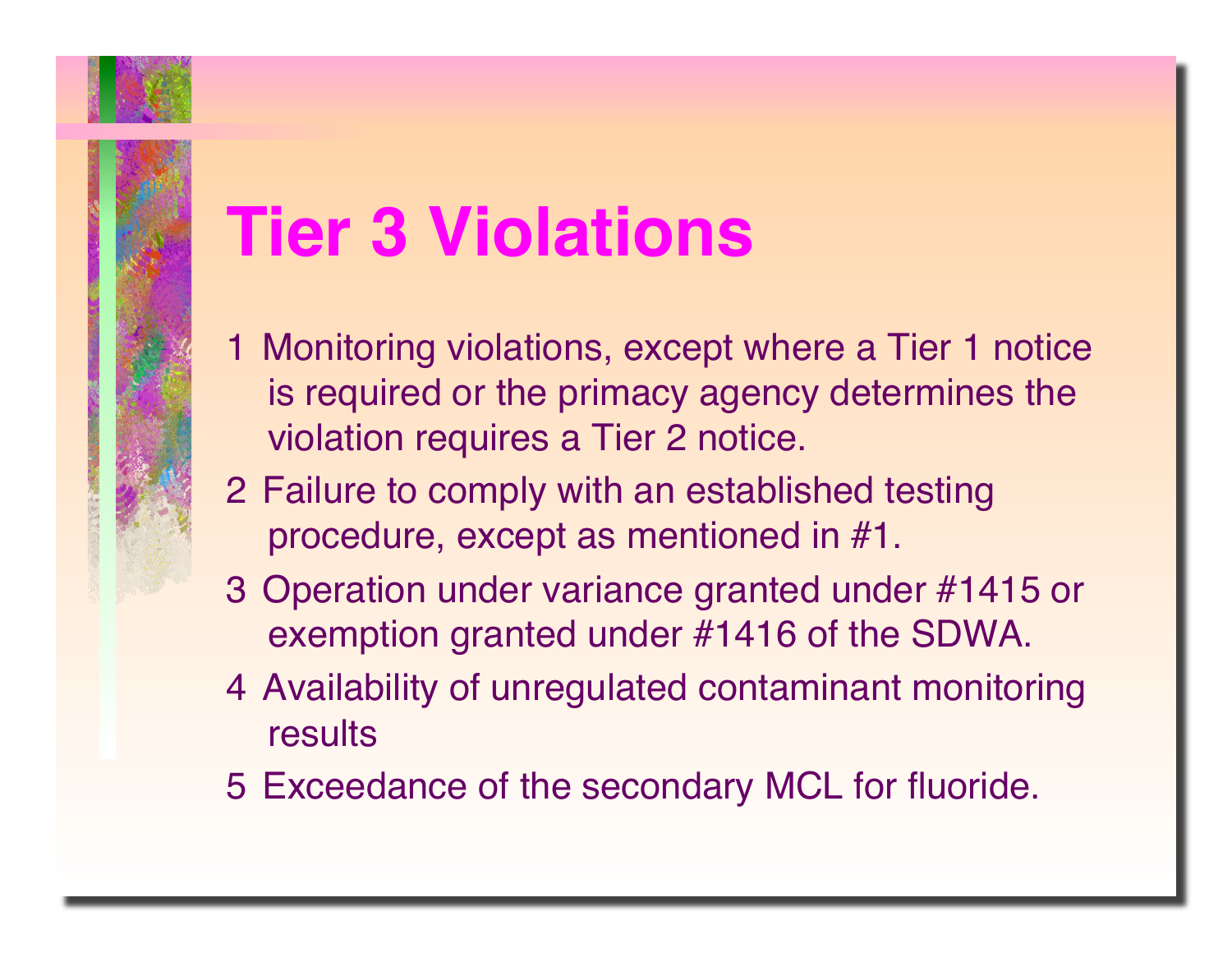### **Tier 3 PN Requirements**

- Deadline for notice  $-$  1 Year
- Delivery Methods Unless directed by the State in writing, a PWS must provide notice by the following methods.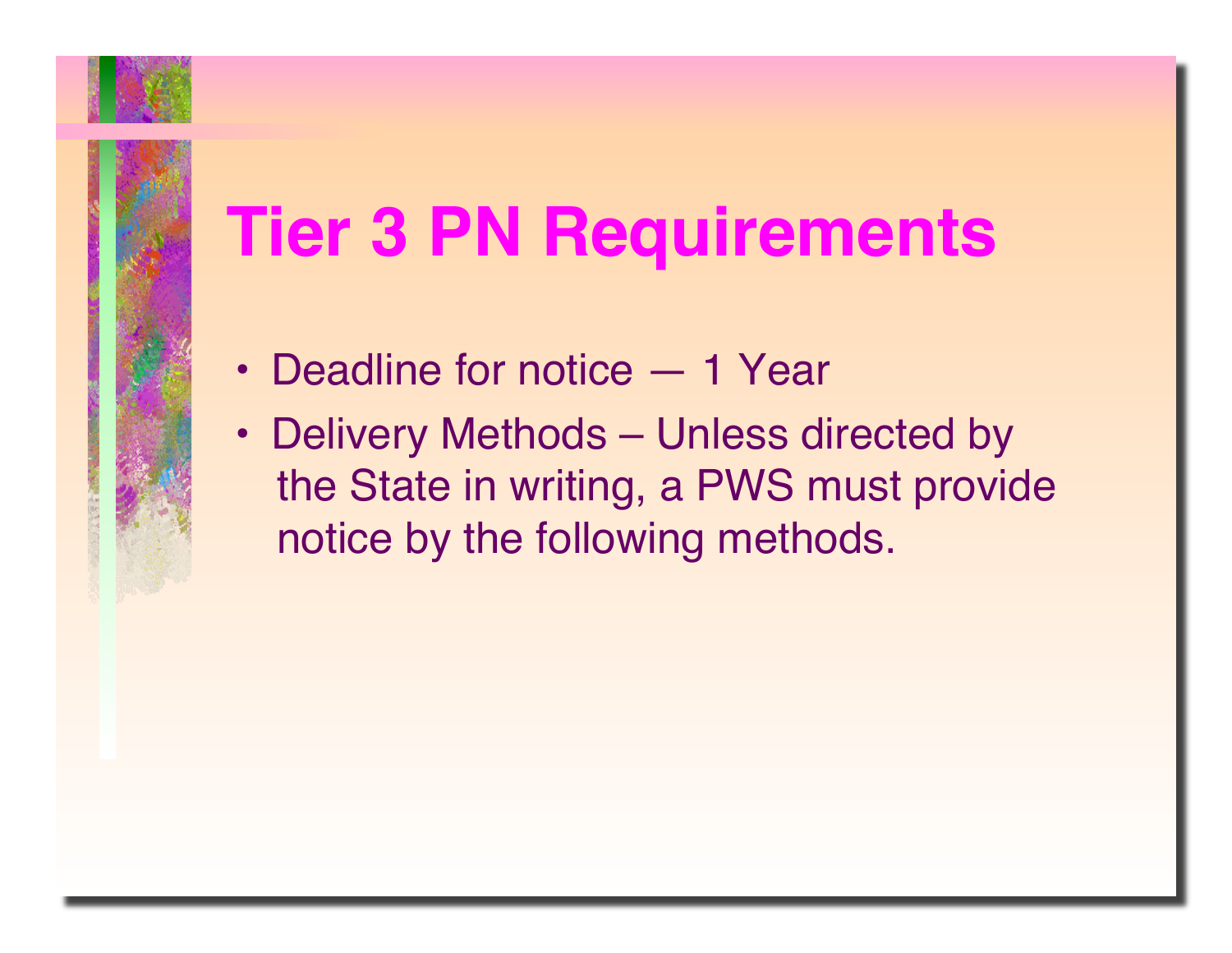# **Tier 3 PN Requirements**

### –CWS

- Mail or other direct delivery (i.e., hand delivery), **and**
- Any other method reasonably calculated to reach other persons regularly served.

### –NCWS

- Posting, or mail, or direct delivery, **and**
- Any other method reasonably calculated to reach other people regularly served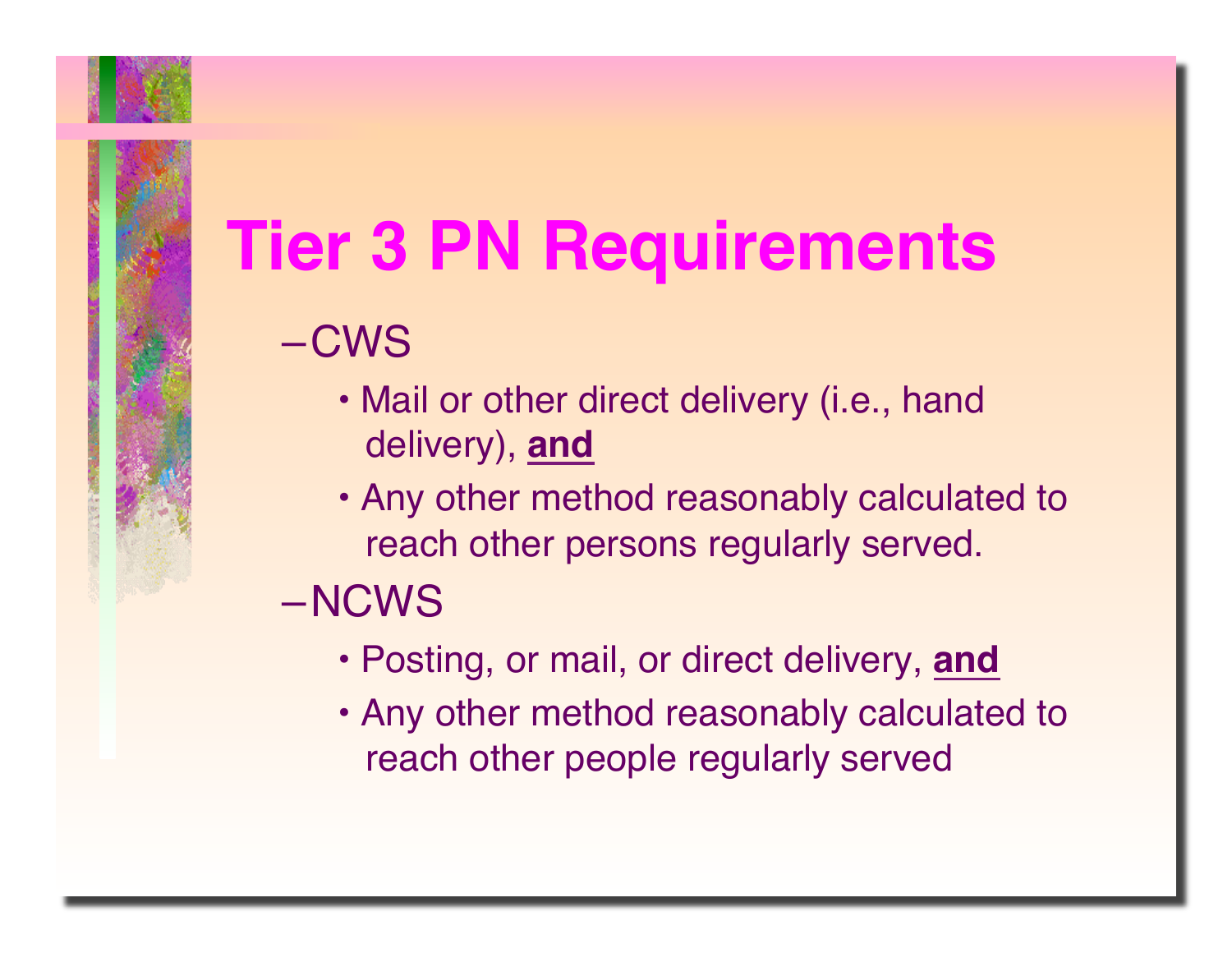### **Content of Public Notice 10 Required Elements**

- Description of the violation or situation including contaminant(s) of concern and (as applicable) the contaminant level(s);
- When the violation or situation occurred;
- Any potential adverse health effects from the violation or situation, including any standard language provided in the rule;
- The population at risk; including subpopulations particularly vulnerable if exposed to the contaminant in drinking water;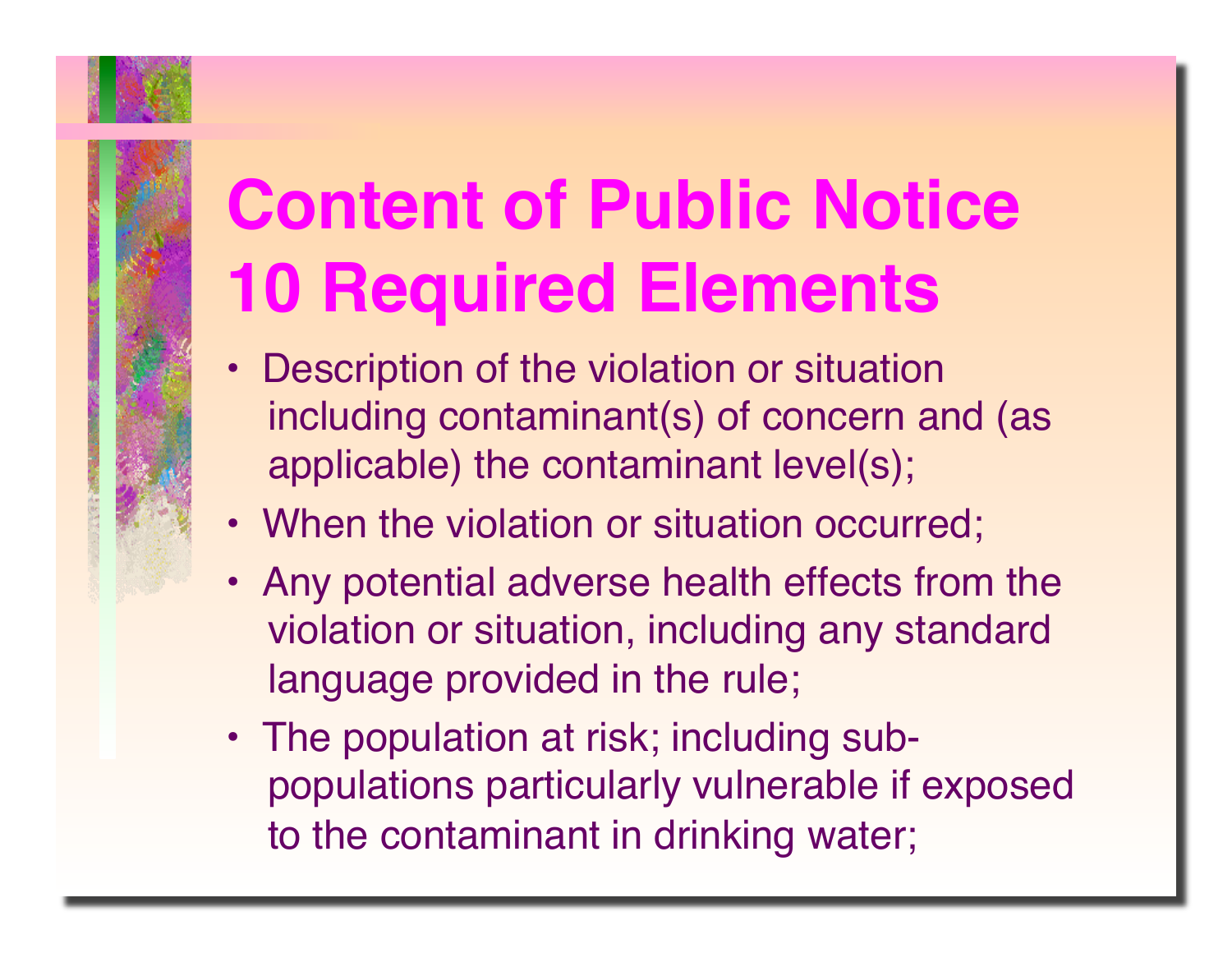# **10 Required Elements**

- Whether alternate water supplies should be used;
- What actions consumers should take, including when to seek medical help, if known;
- What the system is doing to correct the violation or situation;
- When the system expects to return to compliance or resolve the situation;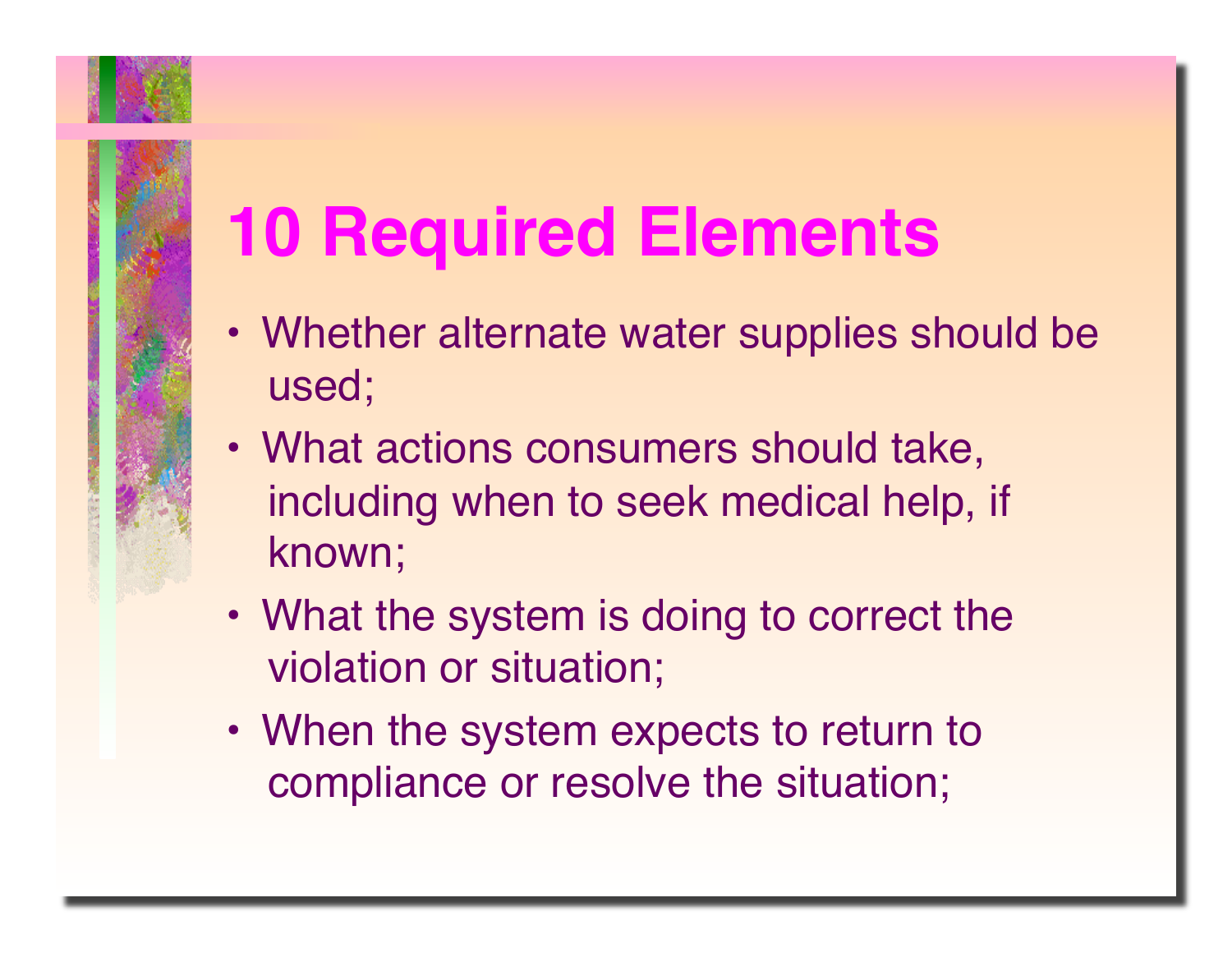# **10 Required Elements**

- Contact information: Name, Business address, and Phone number of the water system owner, operator, or designee of the PWS that can provide additional information; and
- A statement encouraging notice recipients to distribute the notice to other persons served using standard language from the rule, where applicable.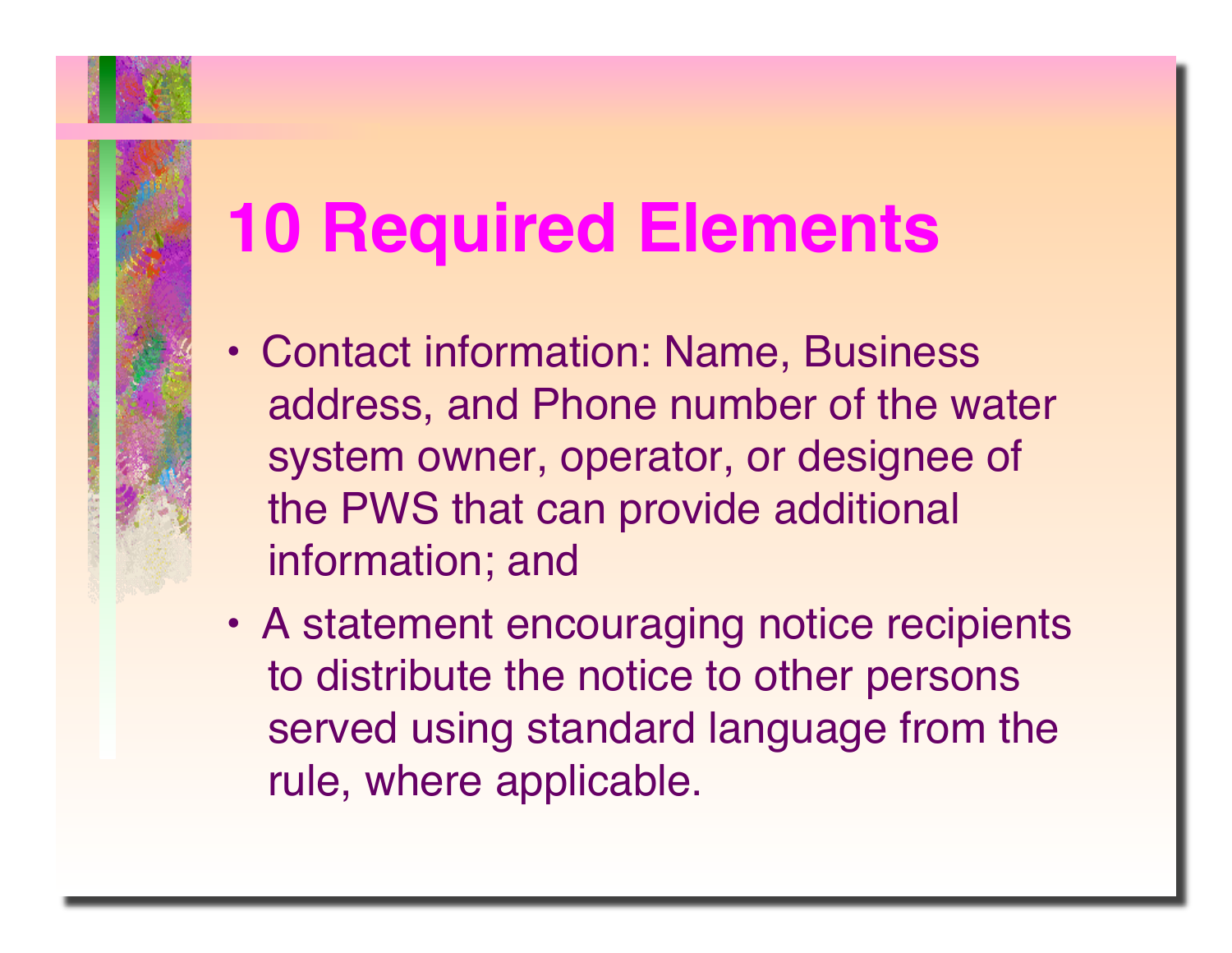### **Examples of Public Notice**

- Coliform Notice
- Nitrate Notice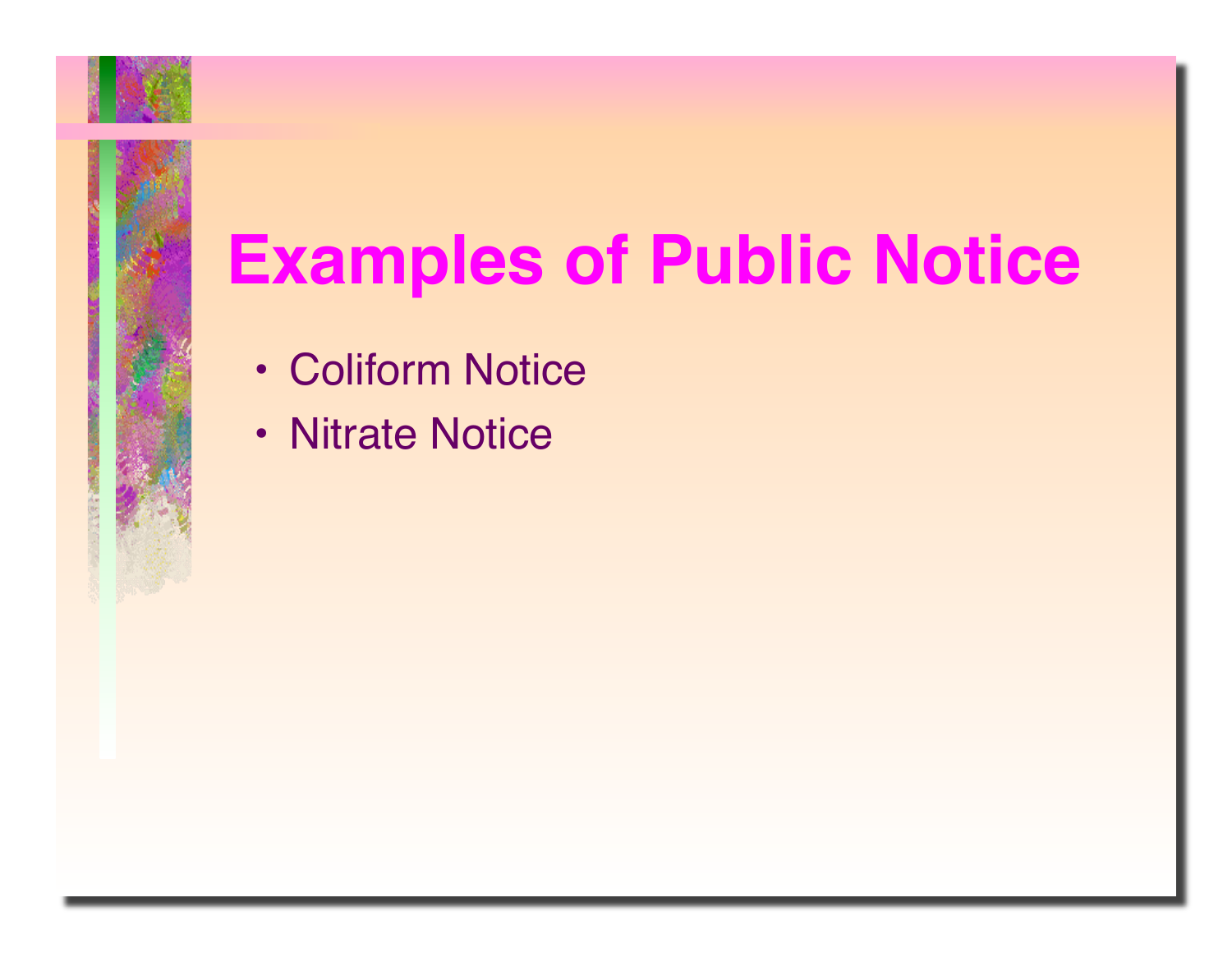# **Reporting and Record Keeping**

- PWS has 10 days to send a certificate of compliance and a copy of the completed notice to the primary agency.
- PWS and primacy agency must keep notices on file for 3 years.
- Primacy agency must report public notification violations to EPA on a quarterly basis.